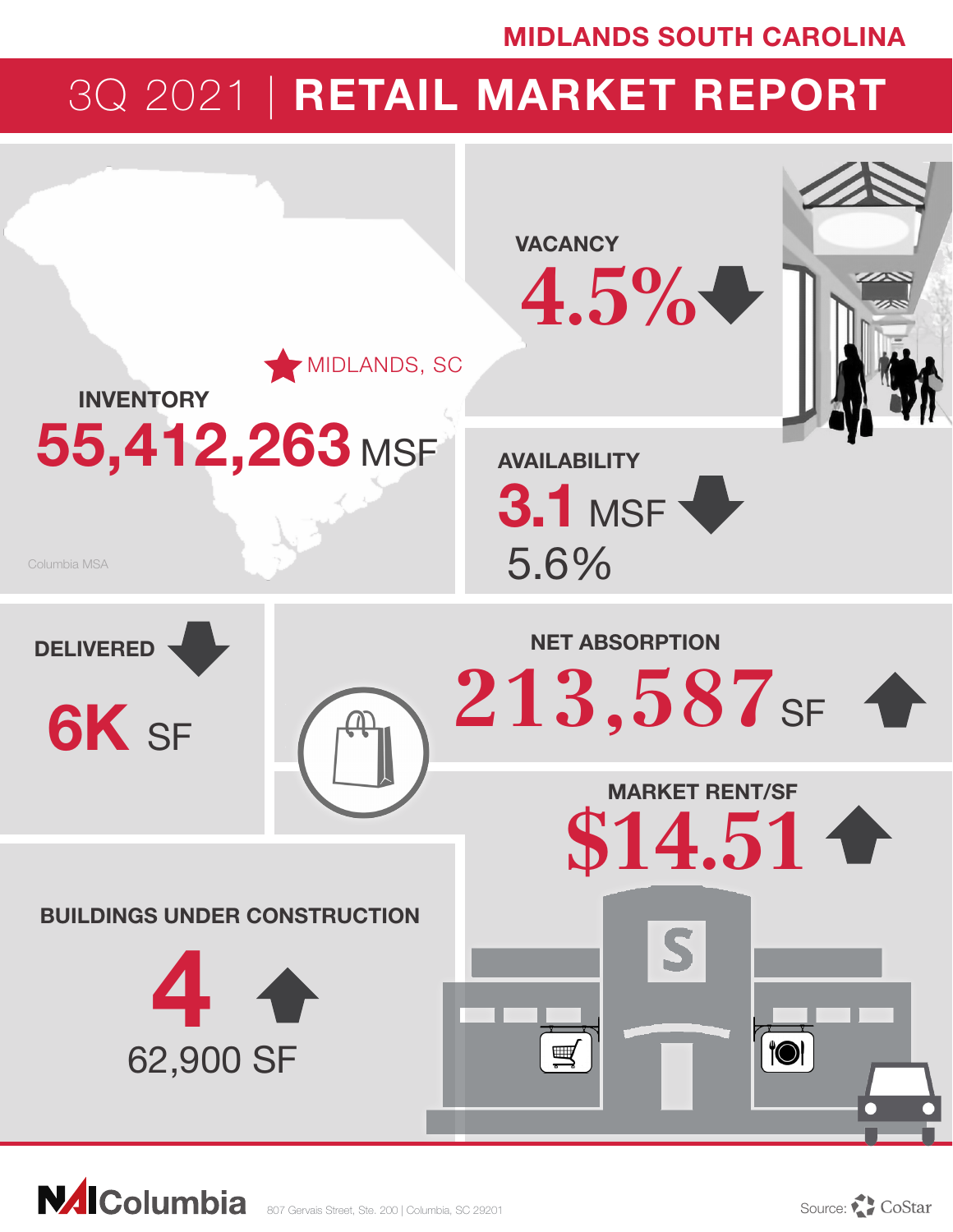# 3Q 2021 | RETAIL MARKET REPORT



### MIDLANDS MARKET REVIEW NOTABLE Q3 TRANSACTIONS

After five consecutive quarters of negative absorption and rising vacancies, Columbia's retail sector turned a corner in 21Q2 as leasing activity improved. Vacancy rates at 4.5% are slightly below the national average and rent growth is outpacing national trends. Rents in the metro average roughly \$14.80/ SF, making space here more affordable than nearby metros such as Charleston or Charlotte, but population and job growth in Columbia is less intense than these other markets, slowing the trajectory of longerterm consumer spending growth. .

Still, University of South Carolina's continued enrollment growth and the relatively steady employment base created by state government agencies in the state capital help produce steady, if slower, returns. Investor interest in the market continues, and roughly \$264 million has traded over the past year.

MIDLANDS SC DEMOGRAPHICS

Source: CoStar

#### RENTAL RATE ABSORPTION Q3: \$18.04 Q2: \$17.91 Q3: 66K SF Q2: 15K SF Q3: 4.3% VACANCY  $Q2: 5.3\%$ CBD + FOREST ACRES INVENTORY: 50.6 MSF INVENTORY: 6.9 MSF





Ben Kelly, CCIM, Patrick Chambers, & Jack Springs leased a 70,000 retail development for \$3.2 million. The development in located at 2708 Clemson Road



#### LEASE

Patrick Palmer, CCIM and Bobby Balboni leased a 2,500 SF retail suite to Nick's Gyros and Subs located in Marshbrook Plaza at 7355 Two Notch Road



#### LEASE

Patrick Palmer, CCIM and Bobby Balboni leased 9,600 SF of retail space to Traditions Fine Jewelers in the Village at Sandhill, Town Center 1